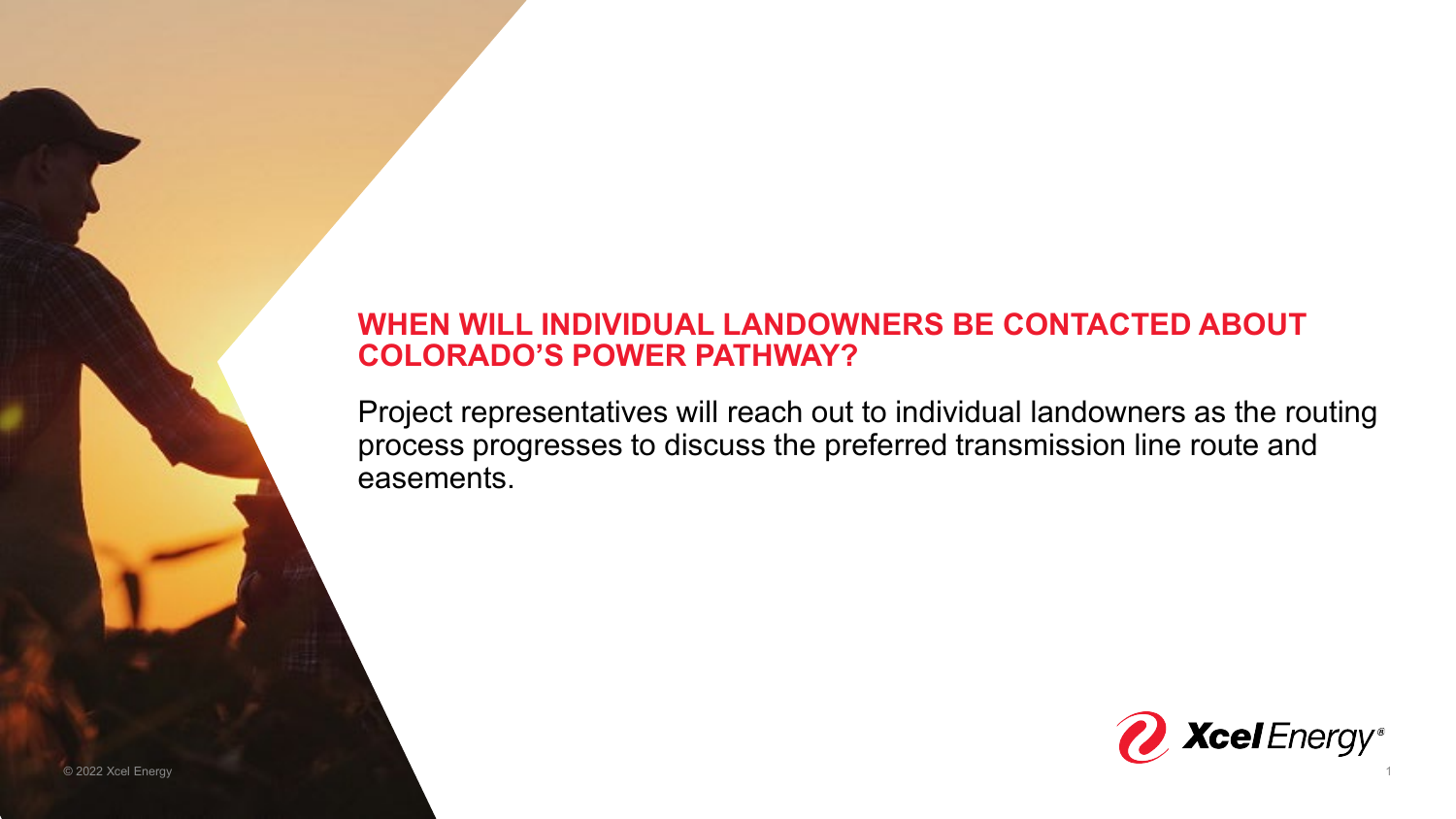### **WHAT IS THE WIND RATING OF A TRANSMISSION LINE?**

Transmission lines are structurally designed according to the National Electric Safety Code (NESC), which primarily references standards from the American Society of Civil Engineers on structural loading. The NESC requires structures over 60 feet tall to be able to resist loading from various ice and wind scenarios. Transmission lines follow these criteria, while distribution lines are typically shorter and therefore are not required to follow structural loading criteria.

The base design wind speed for eastern Colorado is 90 MPH. This wind speed is part of an equation that also considers terrain, span length between structures and height of the structure to produce an overall wind pressure applied to the wires and the structure of the transmission line. These factors effectively increase the wind pressure applied on the structure as you go up in height. However, the structural capacity of a transmission pole is more typically controlled by icing conditions on the wire since heavy ice greatly increases tension in the wires and therefore the loading on the structure. As a result, transmission lines typically have additional structural capacity for much higher wind speeds than the NESC requires because we account for icing conditions.

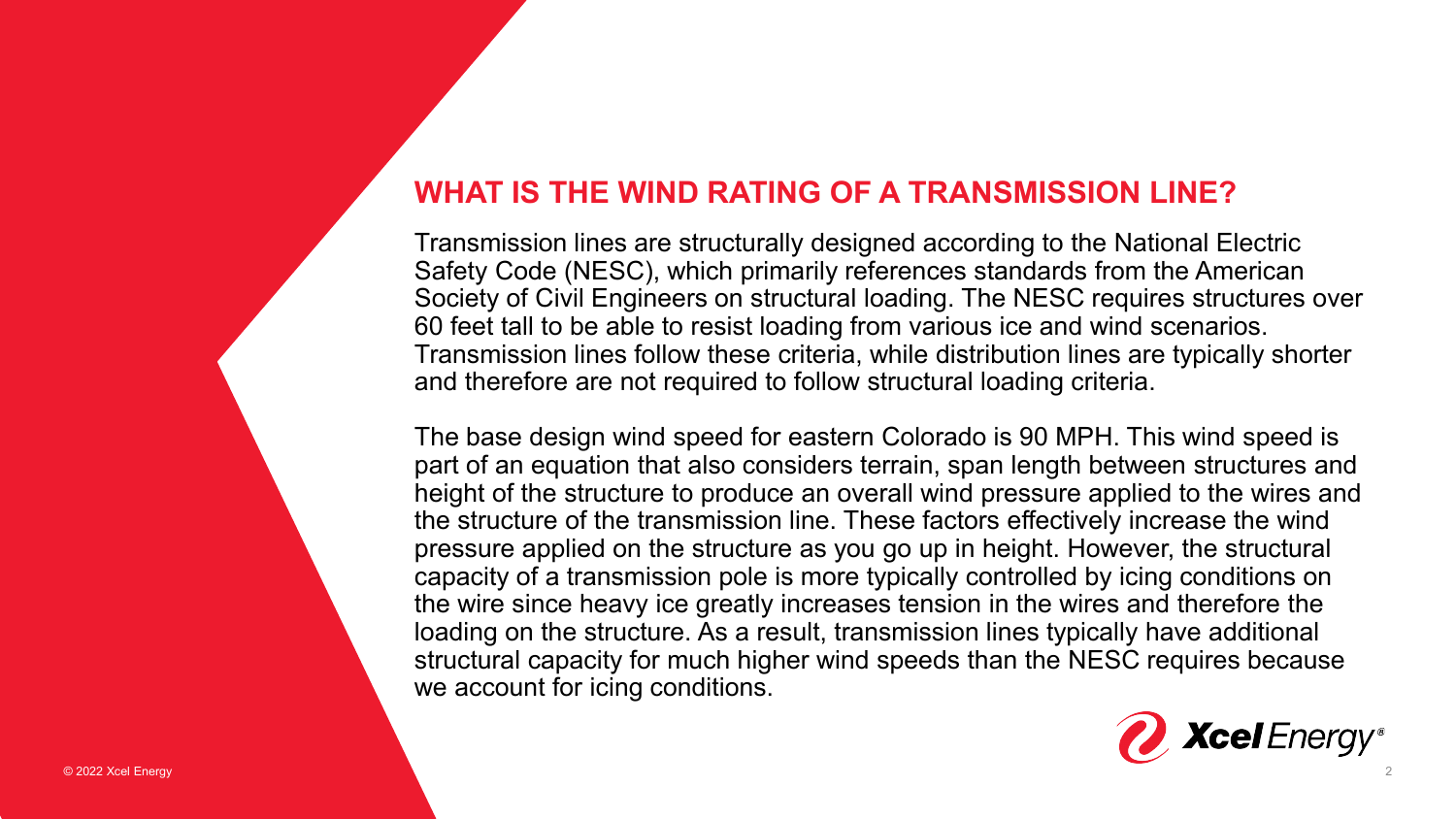#### **WHY IS THE SEGMENT 5 TRANSMISSION LINE NOT BEING PROPOSED NEAR EXISTING TRANSMISSION LINES, RAILROAD AND INTERSTATE 70 FURTHER EAST?**

Additional areas to the east were evaluated in response to public feedback to identify transmission route links where the residential density is lower than to the west and where existing transmission lines, railroads and interstates are present. Paralleling this existing infrastructure further east would add line miles that exceed the estimated mileage outlined in Xcel Energy's Certificate of Public Convenience and Necessity (CPCN) application with the Colorado Public Utilities Commission (CPUC). Xcel Energy is held to the mileages and costs outlined in the CPCN and exceeding these would result in penalties.

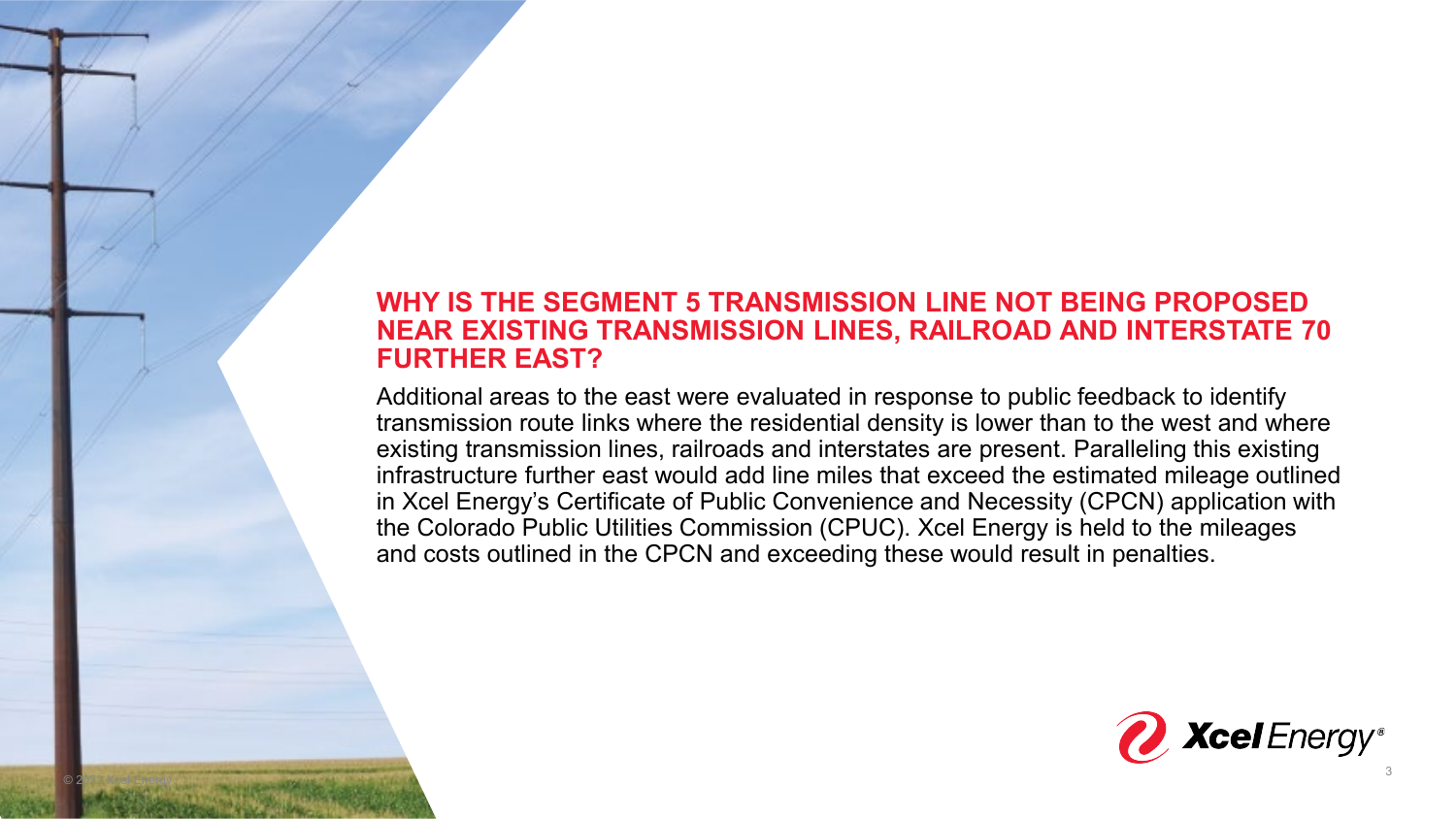#### **WHY IS THE SEGMENT 5 TRANSMISSION LINE NOT INTERCONNECTING AT OTHER LOCATIONS LIKE PRONGHORN OR MISSILE SITE??**

It's important to note that the Segment 5 transmission line is needed to increase the electric power transfer capability of the electric transmission grid. To achieve this, both endpoints of Segment 5 must be terminated at locations that allow Segment 5 to be tightly integrated into the electric grid. Having the north endpoint at Harvest Mile allows achieving the higher power transfer capability objective most efficiently by leveraging the electric grid to circumvent the existing capacity "bottlenecks" that cause electricity flow congestion. Relocating the north endpoint to Missile Site or Pronghorn results in more electricity routing through the existing bottlenecks in the electric grid and thus aggravates the existing congestion. Changing the north endpoint of Segment 5 to Missile Site or Pronghorn would not only prevent achieving the intended objective of higher transfer capability, but it would also exacerbate the existing congestion in the electric transmission grid.

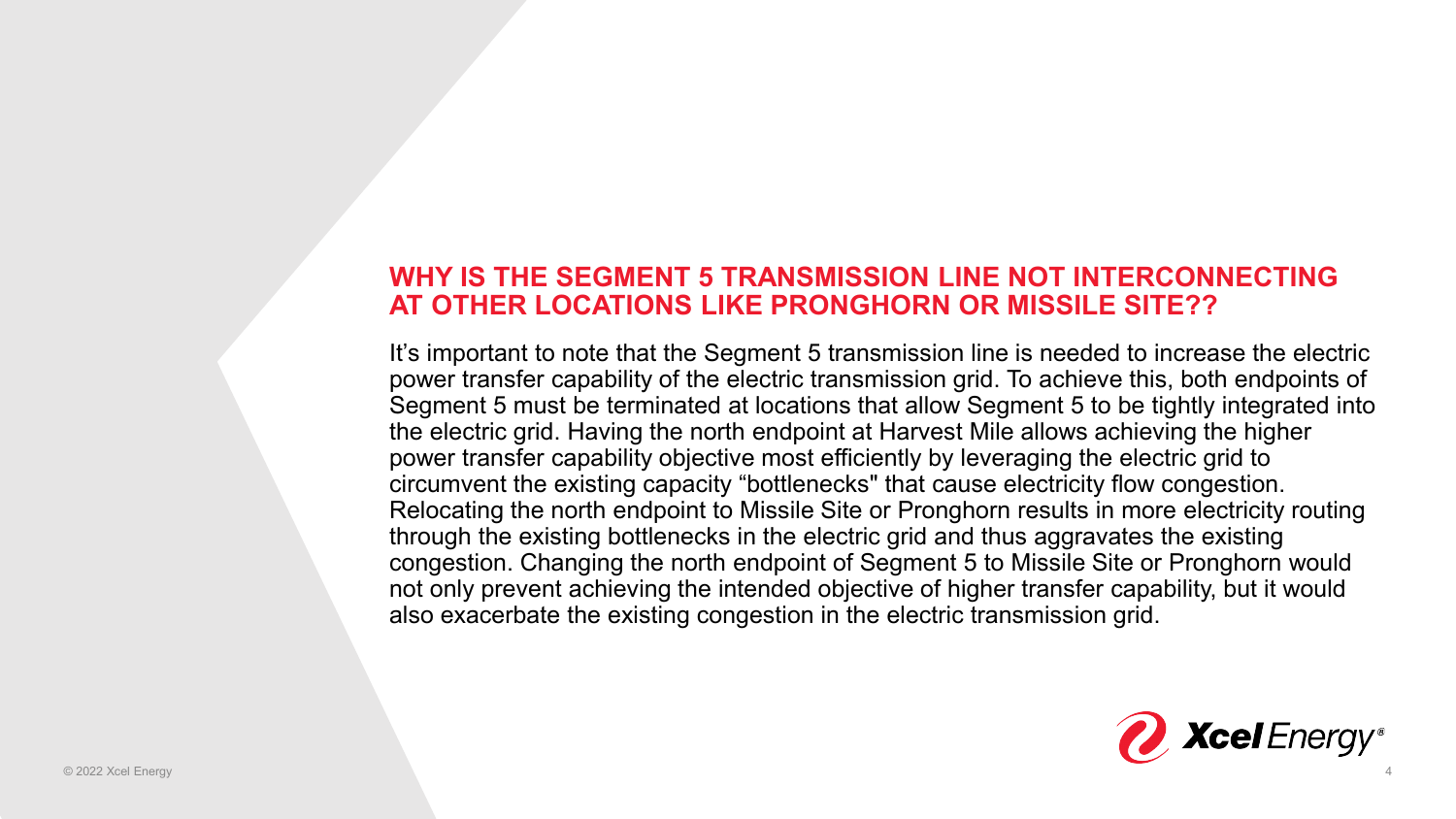#### **WHAT IS HOUSE BILL 22-1104?**

House Bill 22-1104 encourages transmission providers to enter contracts with public entities and/or private landowners to construct and maintain public recreational trails (powerline trails) along transmission corridors. Xcel Energy already works with local governments, parks departments and landowners to facilitate and allow the construction of trails under powerlines where the co-existence of the trail is welcomed by the landowners and consistent with the surrounding land uses. The intent of the bill is to raise awareness of the opportunities to construct recreational trails throughout the state.

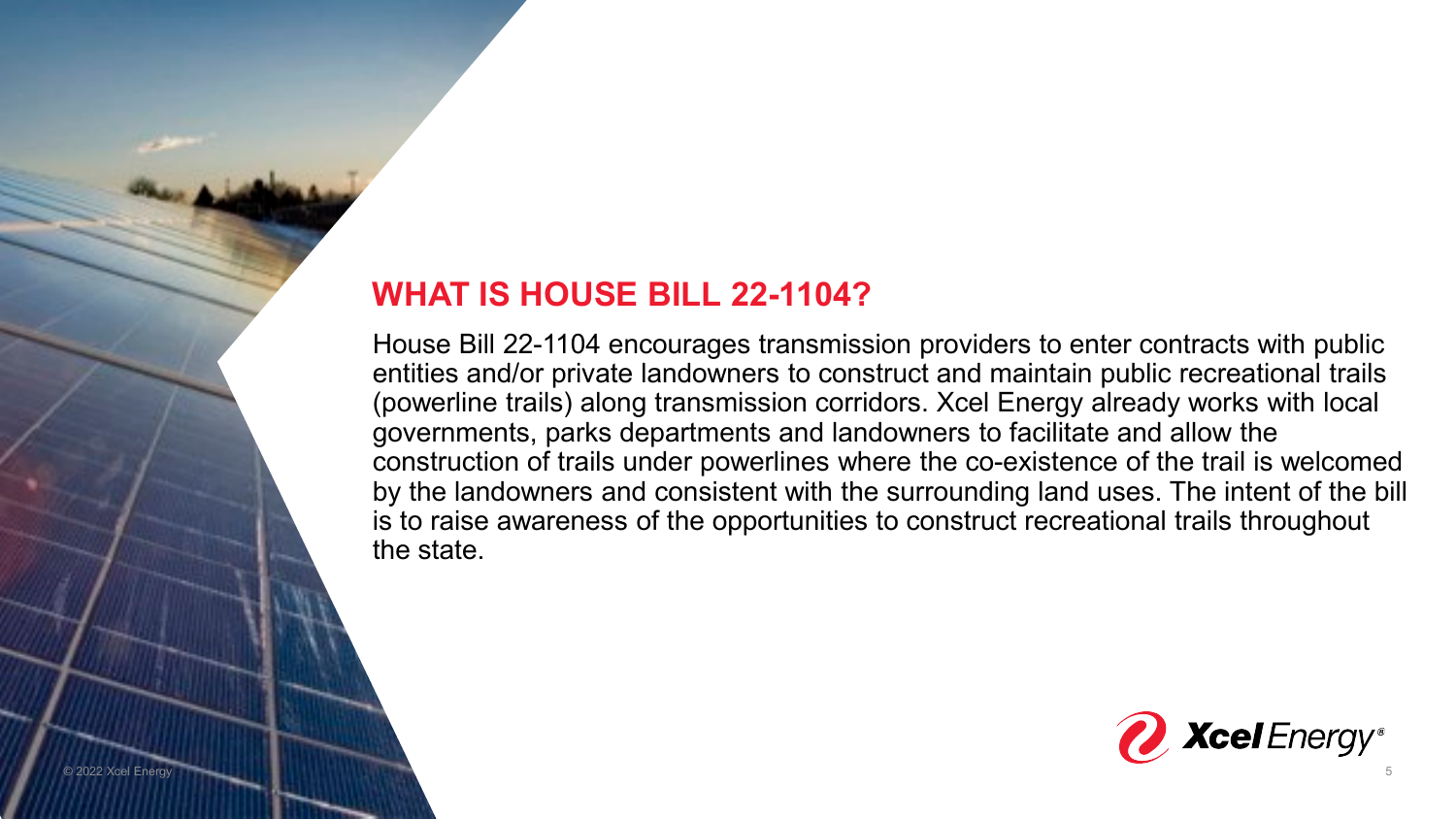#### **DOES HOUSE BILL 22-1104 REQUIRE XCEL ENERGY TO BUILD POWERLINE TRAILS WITHIN THE COLORADO'S POWER PATHWAY TRANSMISSION CORRIDOR?**

House Bill 22-1104 does *not* require a powerline trail within transmission corridors. Under the new law, Xcel Energy is required to *consider* trails within the Colorado's Power Pathway corridor and notify local governments of the potential for a powerline trail. Xcel Energy already works with local governments, parks departments and landowners to facilitate and allow the construction of trails under powerlines where the co-existence of the trail is welcomed by the landowners and consistent with the surrounding land uses. The intent of the bill by its sponsors is to raise awareness of the opportunities to construct recreational trails throughout the state. The entity owning and constructing the trail will likely be required to carry insurance for the trail and its use.

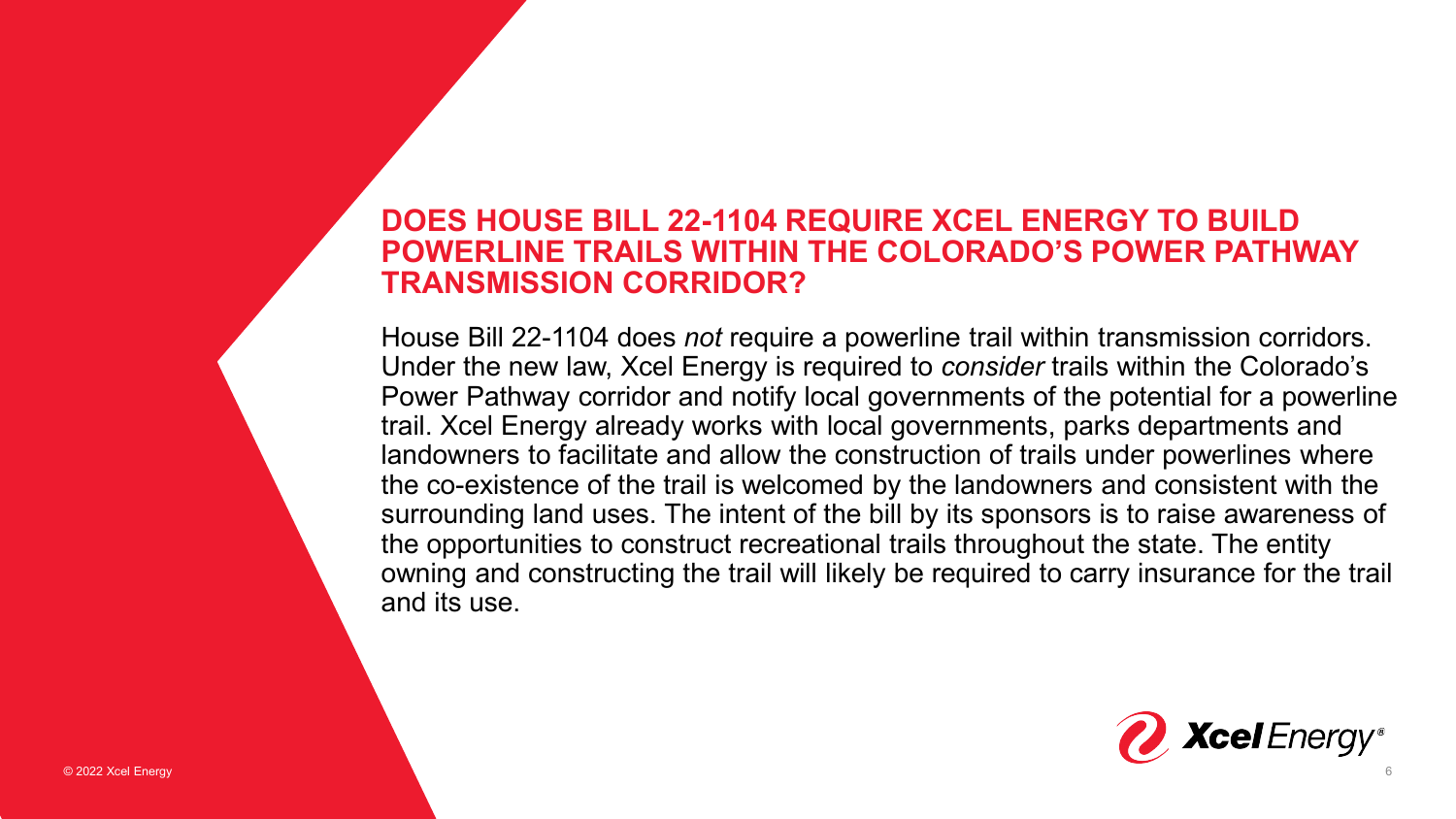### **DOES HOUSE BILL (HB) 22-1104 REQUIRE LANDOWNERS TO CARRY INSURANCE FOR A POWERLINE TRAIL BUILT ON THEIR PROPERTY?**

Under HB 22-1104, the entity owning and constructing the trail is required to carry insurance for the trail and its use, not the landowner.



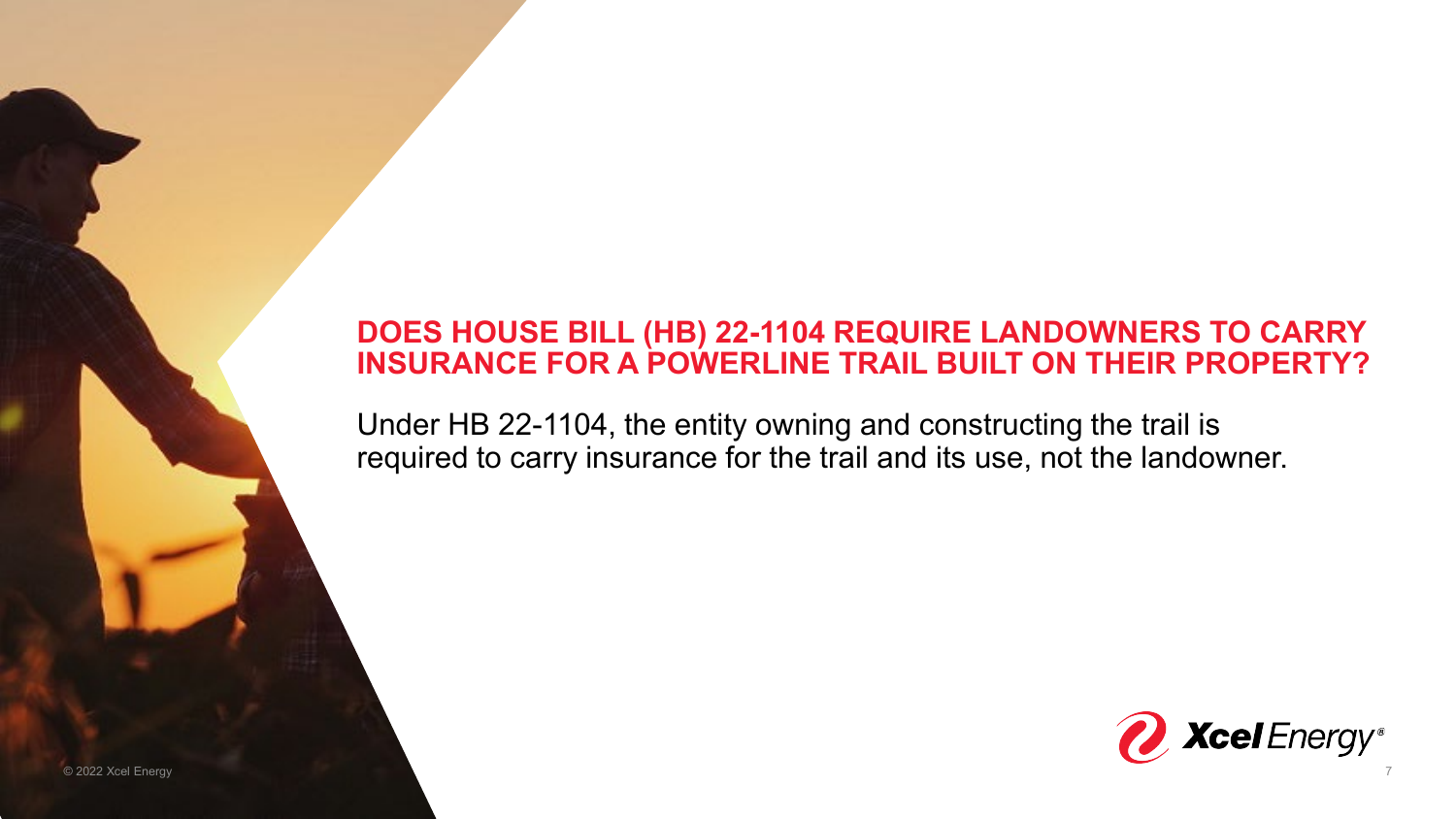#### **IS COLORADO'S POWER PATHWAY BEING ROUTED WHERE FUTURE WIND AND SOLAR PROJECTS WILL BE PLACED?**

Colorado's Power Pathway is being routed through some of the best wind and solar resource zones in Colorado. New renewable energy generation is anticipated to be developed in these zones. The location of these new generation resources is currently unknown and could be located near the new transmission line or many miles away. Generally, new generation resources are expected to interconnect at substations located at segment endpoints. New generation resources would require obtaining land rights and local land use permits that would be subject to local review and approval before being constructed. Permitting approvals for Colorado's Power Pathway will not include new generation resources which would be permitted separately.

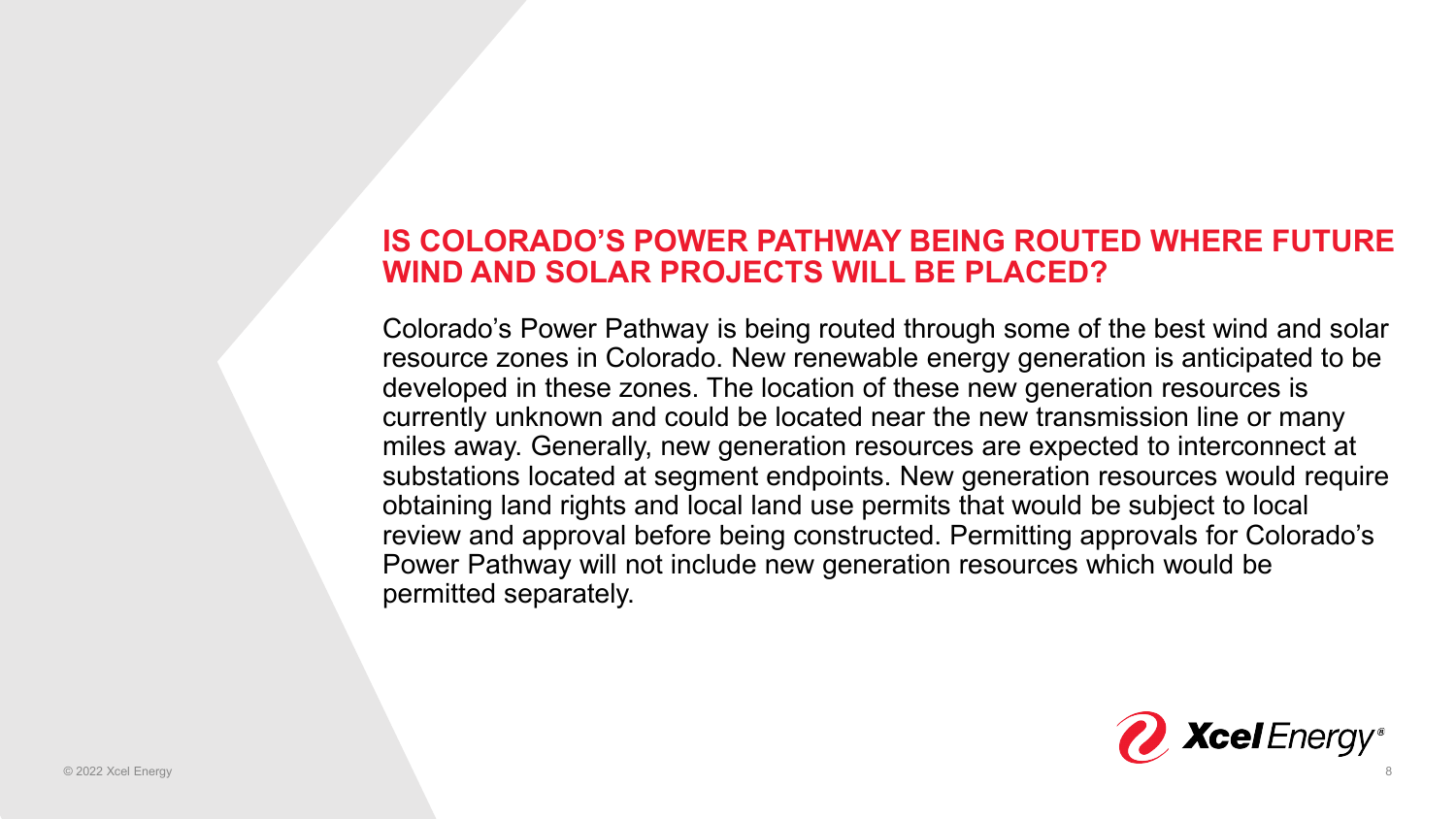# **HOW IS THE TRANSMISSION LINE'S SAFETY MONITORED?**

All power lines in our system are monitored 24/7 for line contact. If there is an unanticipated event, the line is tripped out to protect the public. While designing the line, we follow national design standards to ensure the lines are robust and can withstand several extenuating circumstances.

Power lines are inspected regularly (usually during fall or winter months) to look for the following:

- Non-compatible vegetation and hazards within the right-of-way.
- Equipment needing repair or replacement.
- Right-of-way encroachments, which can be hazardous to safety and reliable operations.
- Anything that might jeopardize safe, reliable operation of the power line.
- Utilities must visit the right-of-way for these inspections, but visits may be minimal, and landowners will be contacted prior to inspections or maintenance. In cases of emergency, advanced contact may not be possible.

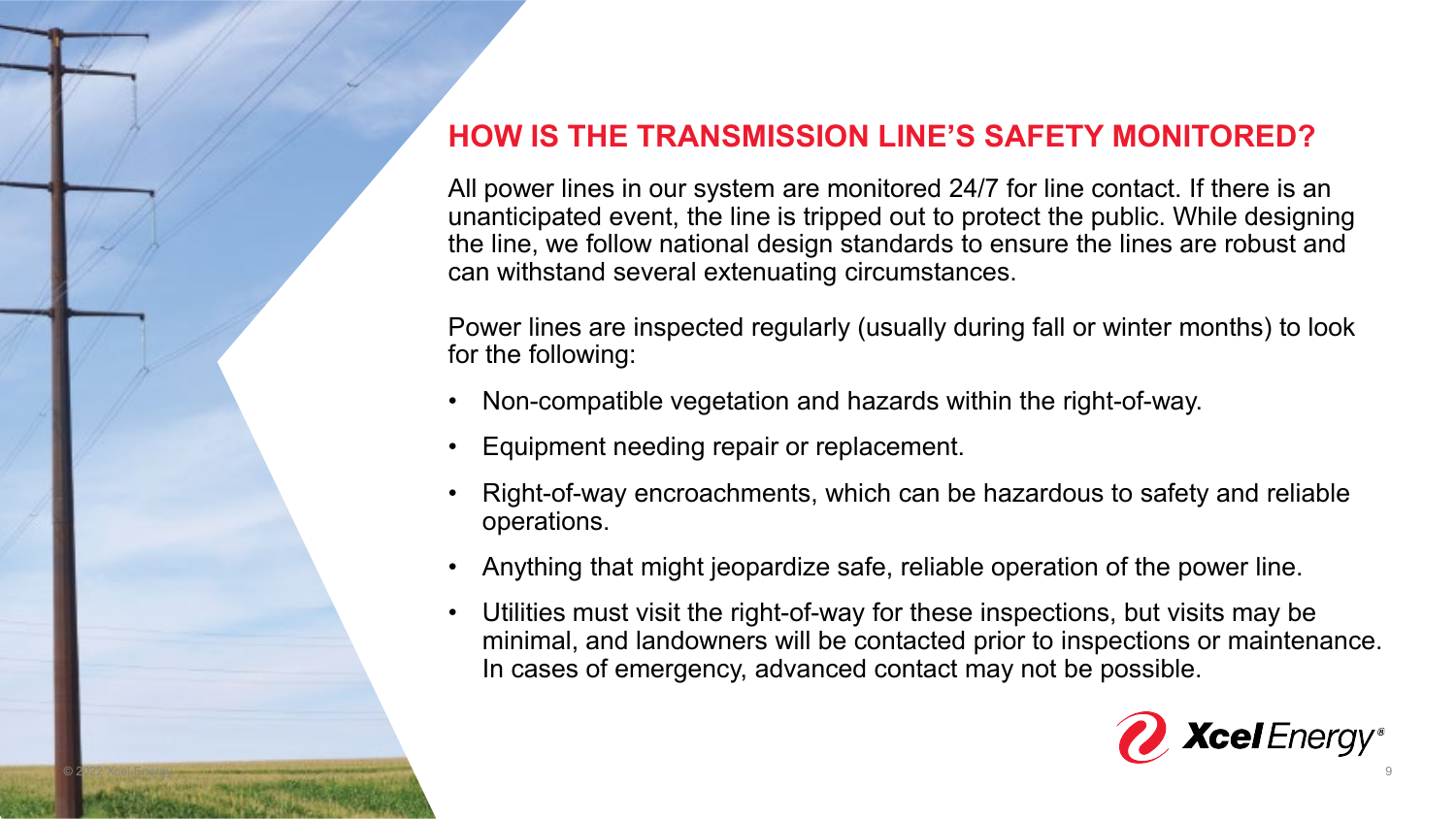#### **WILL AN ENVIRONMENTAL IMPACT STATEMENT (EIS) BE REQUIRED FOR COLORADO'S POWER PATHWAY?**

The potential environmental impacts associated with development of Colorado's Power Pathway are being evaluated throughout the routing and siting process, and coordination with applicable federal, state and local agencies and jurisdictions is ongoing. Once the final preferred route for Segment 5 has been identified, we will work with each county to identify and obtain required permits. Studies under the National Environmental Policy Act, including but not limited to an Environmental Impact Statement, are currently not anticipated to be required due to the lack of a federal nexus (e.g., Colorado's Power Pathway does not use federal funding, cross federal lands or require federal permits or approvals). As part of our local permitting efforts and in accordance with jurisdictionspecific requirements, we will assess the existing conditions and evaluate the anticipated impacts of the project along each segment. This evaluation will include desktop and field survey of biological and cultural resources.

Xcel Energy has met with Colorado Parks and Wildlife staff at public meetings, project meetings and workshops and has also engaged with the United States Fish and Wildlife Service regarding Colorado's Power Pathway and will follow recommended nondisturbance buffers and construction timing restrictions to avoid or minimize impacts on special-status species. Xcel Energy in engaging with Colorado's State Historic Preservation Office regarding Colorado's Power Pathway and has evaluated results of previous surveys as part of our routing and siting process.

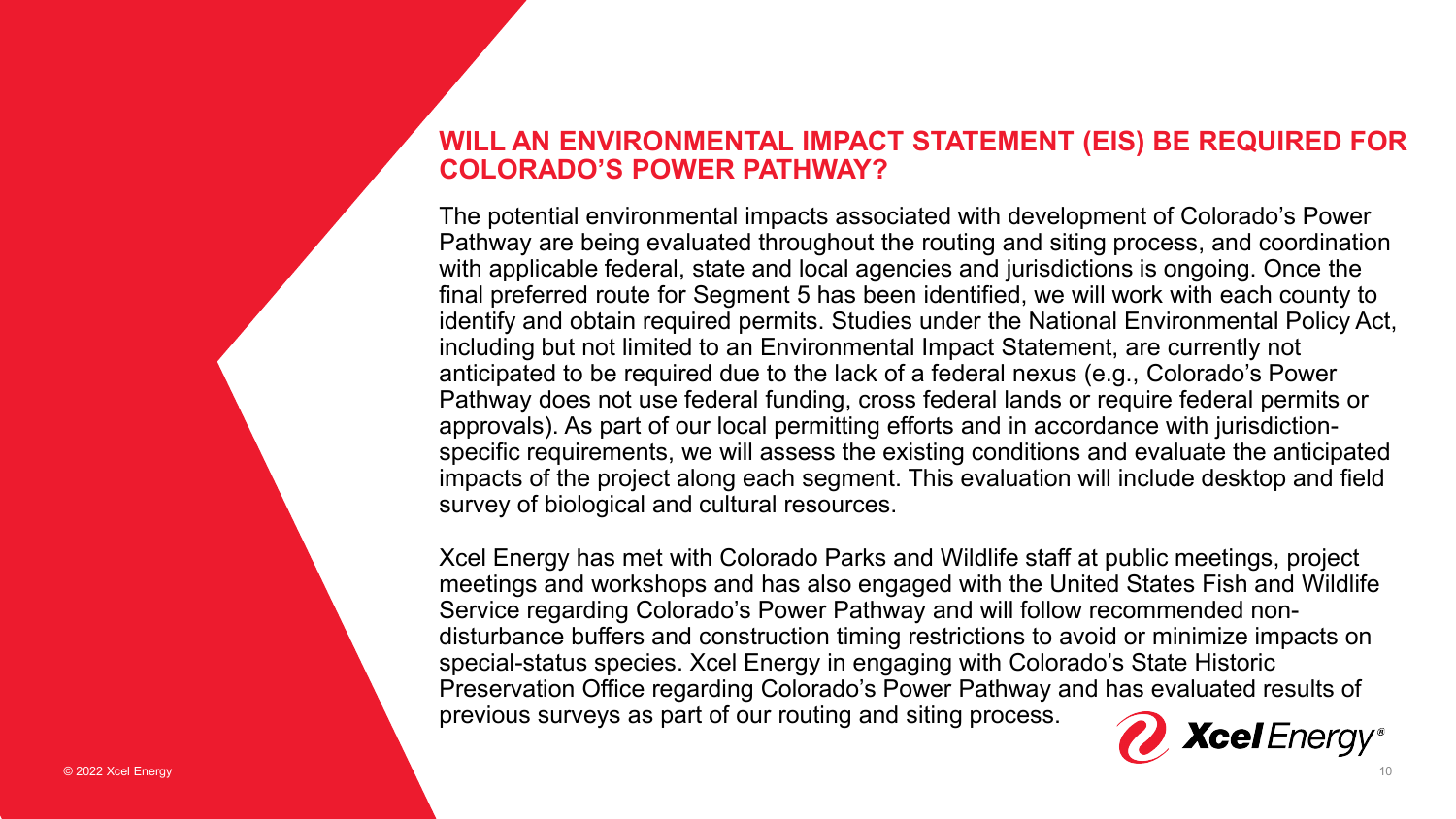#### **HOW IS A TRANSMISSION LINE ROUTE DETERMINED AND WHY IS ONE ROUTE PREFERRED OVER ANOTHER?**

A multi-step process is used to develop the preferred transmission line route that includes engaging the public, landowners and other stakeholders. When the Certificate of Public Convenience and Necessity was filed with the Colorado Public Utilities Commission, 20-milewide study areas were identified to begin the initial routing study and estimate costs. The 20 mile-wide study areas were narrowed down to focus areas, areas where the preferred transmission line route could be located. Within these focus areas, preliminary transmission line route options were identified and presented at our first series of public open houses in late 2021. We evaluated feedback received about preliminary transmission line routes and incorporated it into our routing process. Public and stakeholder input helps us determine the need to modify or eliminate route options or consider adding new ones.

Cultural and historical resources, technical and engineering requirements, environmental constraints, existing and planned land use, factors related to the construction and operation of the transmission line and other factors that people have told use are important to consider are evaluated and compared for every possible route option. The final route proposed in the county permitting process will balance all these factors.

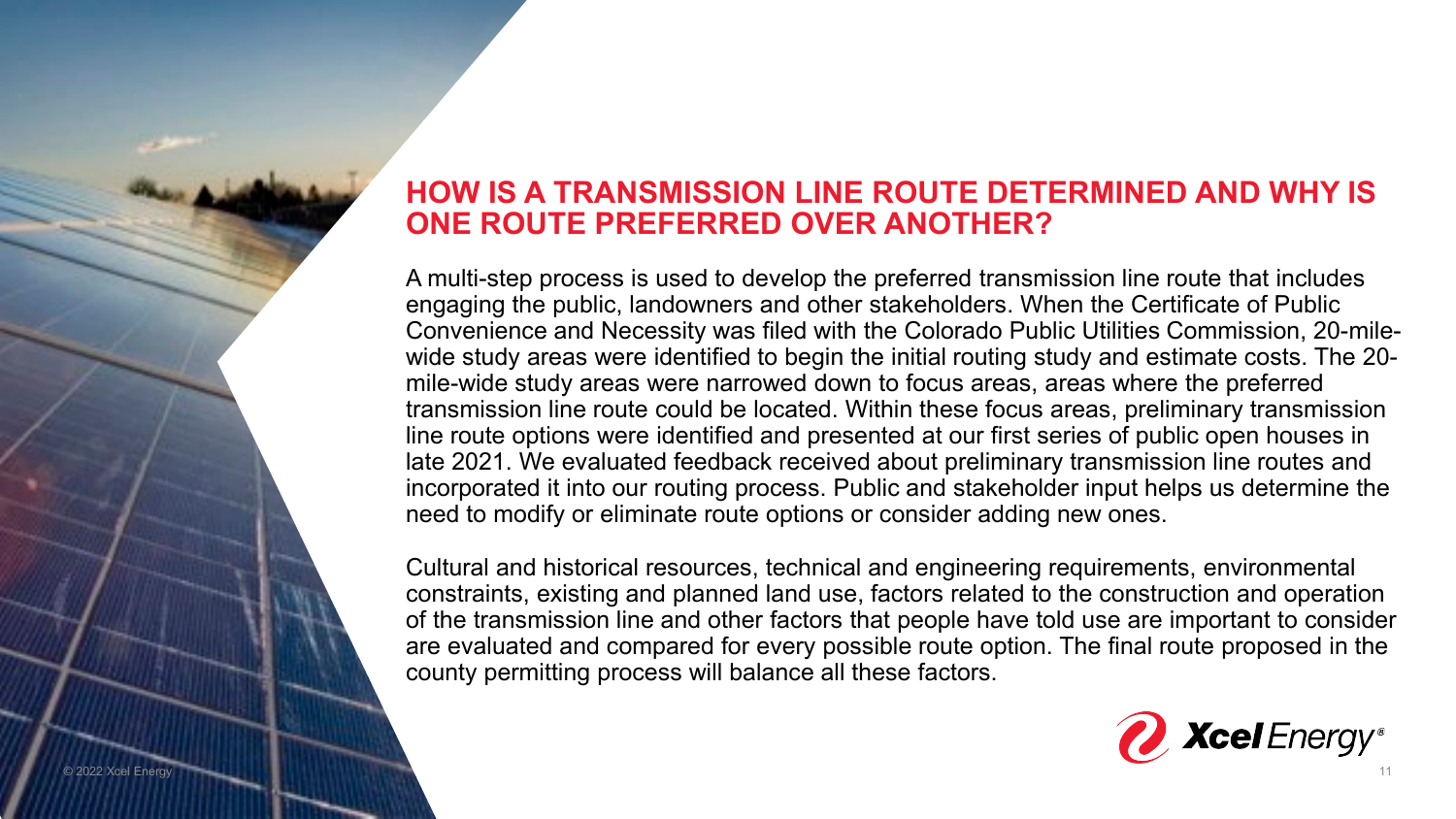#### **WILL THE PRESENCE OF A TRANSMISSION LINE DECREASE MY OVERALL PROPERTY VALUE?**

To better understand if the presence of transmission facilities impacts property value, Xcel Energy has retained independent third-party experts to conduct a study focused on answering this question to inform Xcel Energy on how best to respond to property value concerns. Study results will be available in late 2022 or early 2023. At this time, we do not expect a formal written report will be issued; however, we may release a prior study performed to educate landowners on why a direct impact on property values is not expected.

Landowners are typically given a one-time payment based on fair market value for easement rights to their land, traditionally based on the appraised land value. We will use market data from recent sales of similar properties to determine fair and appropriate compensation for the easement. Most land will still be usable for the same purpose after construction of the transmission line and activities, such as agriculture, can continue outside of the small area occupied by the transmission structures.

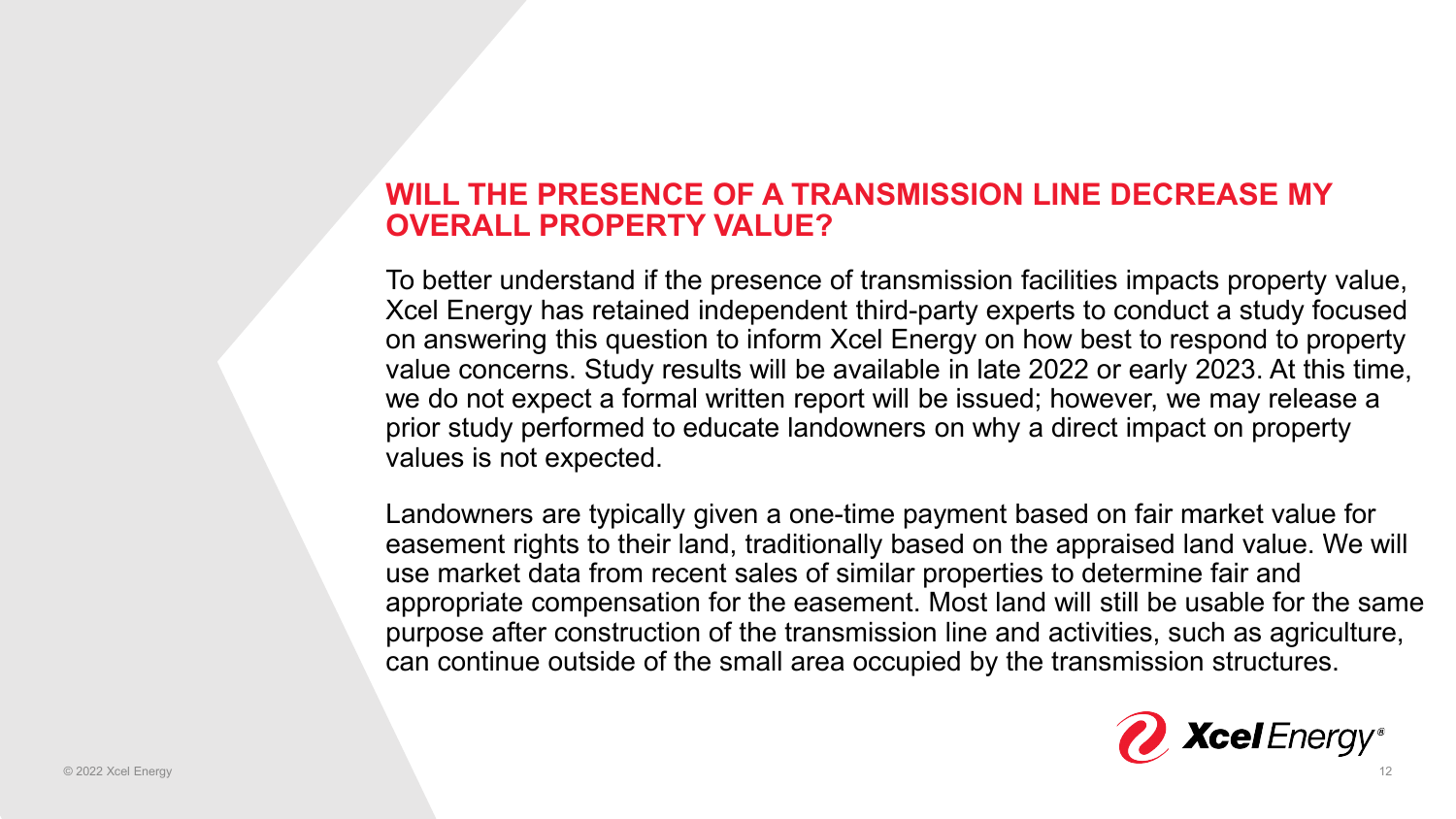#### **WILL XCEL ENERGY REIMBURSE RESIDENTS FOR REDUCTIONS IN PROPERTY VALUE THAT OCCUR DUE TO THE TRANSMISSION LINE EVEN IF THEY DO NOT HAVE AN EASEMENT ON THEIR PROPERTY?**

Based on third-party real estate appraiser analysis, the proximity of a transmission line to properties without an easement does not affect property value. This outcome has been routinely studied by Xcel Energy over the last decade and has been repeatedly demonstrated.

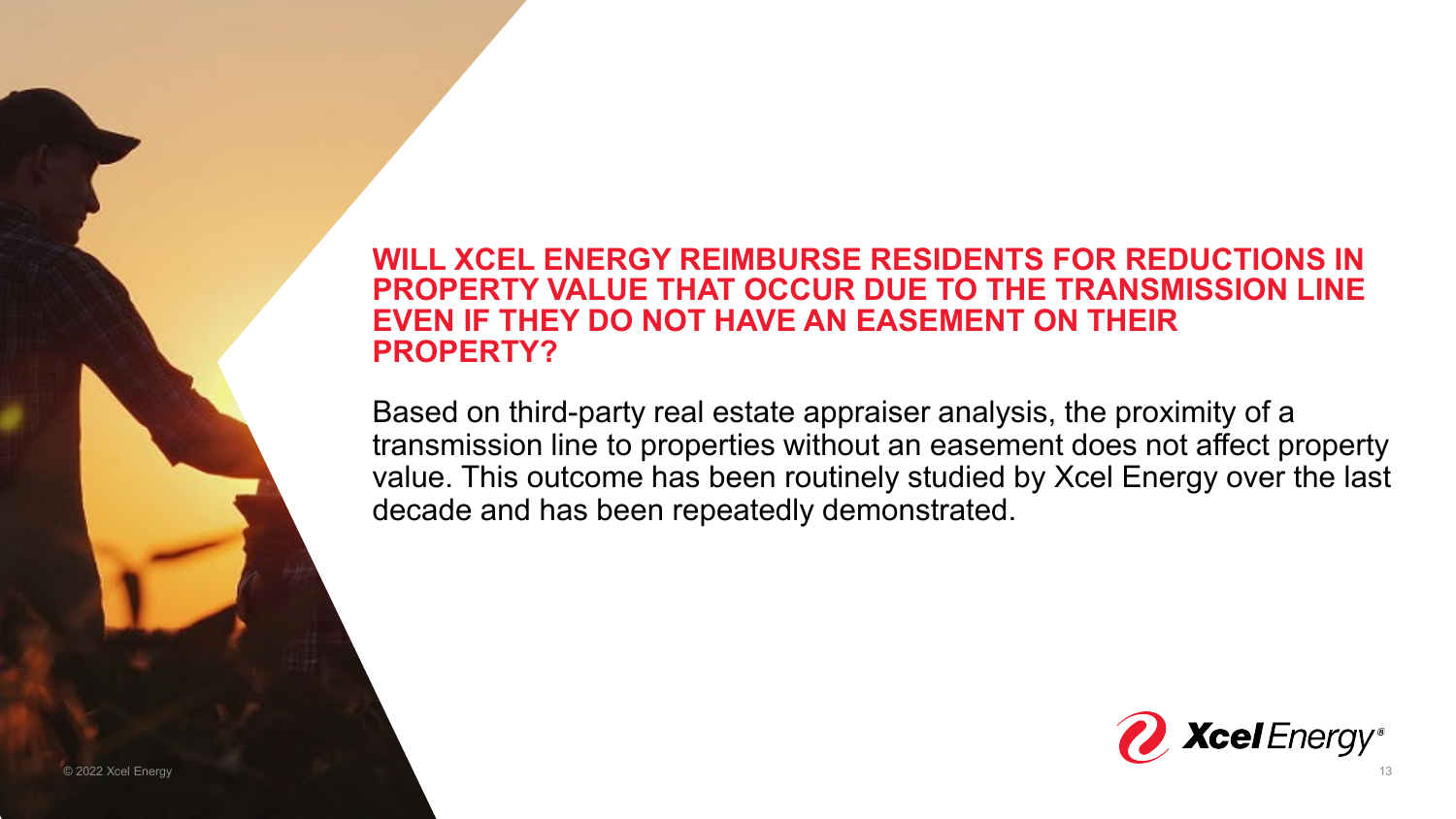### **WHAT HAPPENS AFTER THE CONCLUSION OF THE OPEN HOUSES IN MAY?**

After the conclusion of open houses in early May:

- We will determine the need for additional public meetings in areas where the preferred transmission line route has not been identified.
- Link-specific feedback will continue being incorporated into the routing process.
- Engineering design work will start in segments where the preferred transmission line route has been identified.
- The county land use permitting process will start for Segments 2 and 3. Additional public input opportunities will take place at the county level during public hearings for the land use permit in each jurisdiction.
- Project representatives will reach out to individual landowners as the routing process progresses to discuss preferred transmission line route and easements.

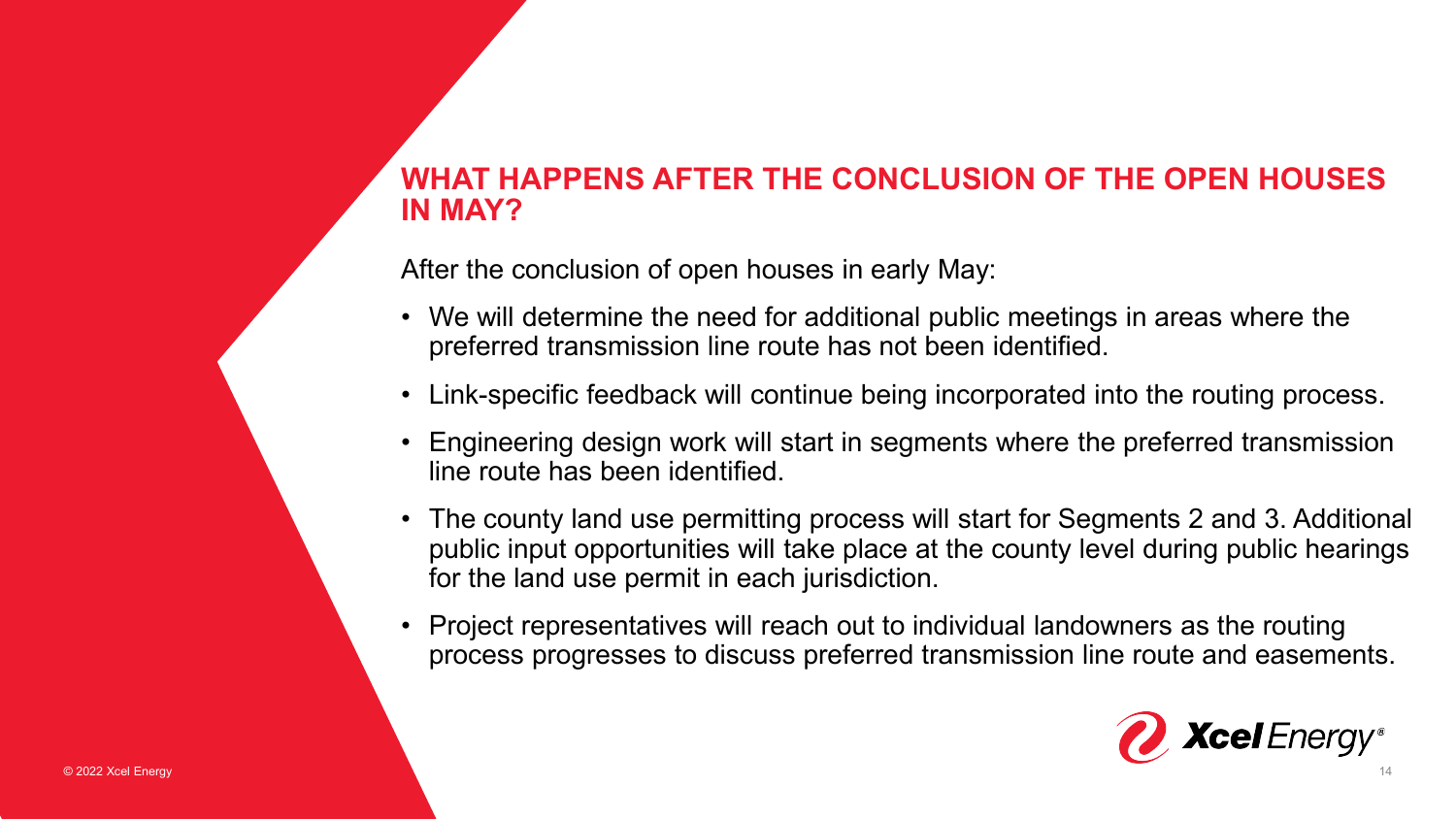### **HOW DO SEGMENT 5 RESIDENTS BENEFIT FROM COLORADO'S POWER PATHWAY?**

Colorado's Greenhouse Gas Pollution Reduction Roadmap was released in January 2021 and outlines the actions the state is taking to reduce pollution and transition to clean energy. According to the roadmap, "the current legal and regulatory framework in Colorado creates a pathway for the state's electric utilities to reach an 80% reduction in carbon emissions from 2005 levels by 2030." Segment 5's primary purpose is to bring wind and solar power produced in southern and southeastern Colorado to load, which will help support this state-mandated goal that all electric utilities are required to comply with.

Because Colorado has an open transmission system, it will be easier and more affordable for utility providers to interconnect with Colorado's Power Pathway, benefiting all Colorado electricity users. Colorado's Power Pathway may also reduce the need for additional transmission line construction by other utilities since those providers can utilize the line to help meet their own carbon emission goals.

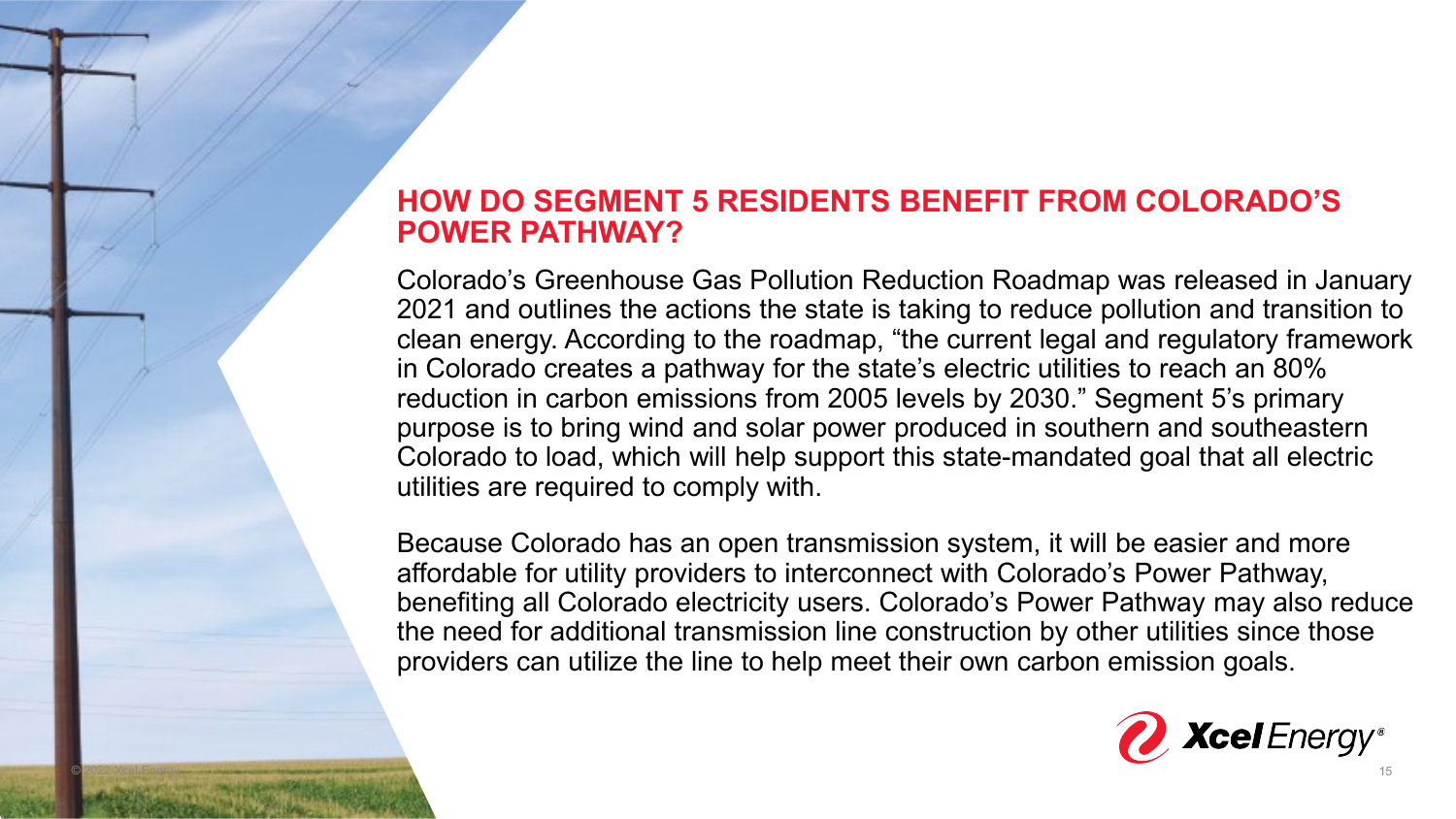#### **WHAT STEPS IS XCEL ENERGY TAKING TO REDUCE IMPACTS TO LARGE MAMMALS LIKE PRONGHORN, DEER OR ELK?**

Electric transmission lines most commonly affect large mammals in forested areas where removal of tall vegetation (such as trees) is required. Most of Colorado's Power Pathway crosses short vegetation and cropland, resulting in fewer changes to habitat than lines through forested areas. Large mammals tend to avoid active construction areas and return after crews finish their work.

As part of our local permitting efforts and in accordance with jurisdiction-specific requirements, we will assess the existing conditions and evaluate the anticipated impacts of Colorado's Power Pathway along each segment. This evaluation will include desktop and field surveys of biological resources. Xcel Energy will continue to engage with Colorado Parks and Wildlife and the United States Fish and Wildlife Service and will follow recommended non-disturbance buffers to avoid or minimize impacts on special-status species.

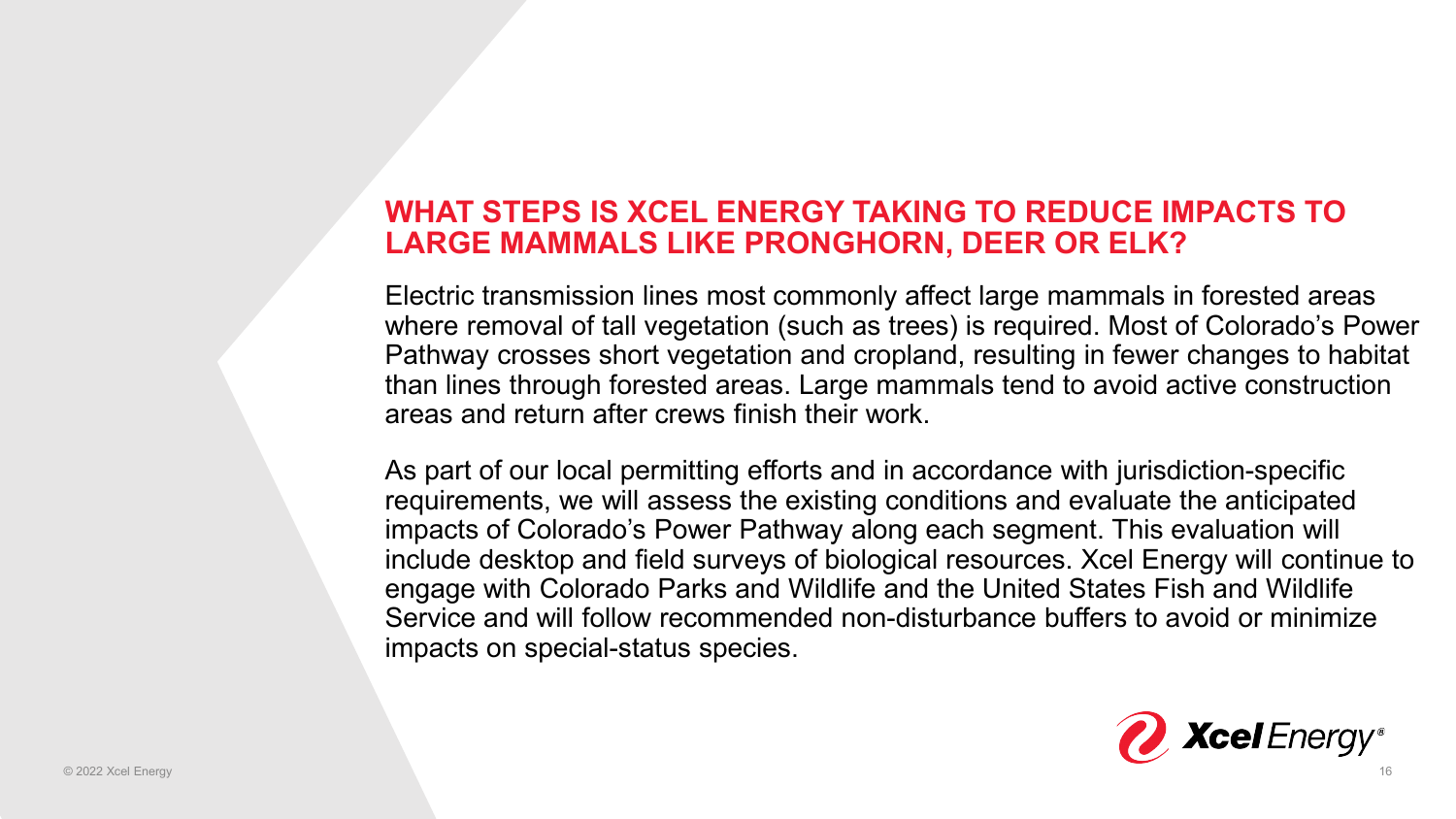#### **WILL I GET POWER FROM XCEL ENERGY INSTEAD OF MY CURRENT UTILITY PROVIDER AFTER COLORADO'S POWER PATHWAY IS COMPLETE?**

Colorado's Power Pathway will provide bulk electric transmission capacity in eastern Colorado and will not change local electric service providers. If you currently receive electric service from Mountain View Electric Association, CORE, YW Electric or others, they will continue to provide that service after Colorado's Power Pathway is operational. Colorado has an open transmission system, so Xcel Energy's power lines also carry electricity generated by other utilities and cooperatives around the state, benefitting everyone who uses electricity. All transmission providers in Colorado will have access to Colorado's Power Pathway to deliver clean, renewable energy to its customers, who will still be serviced by their current power provider.

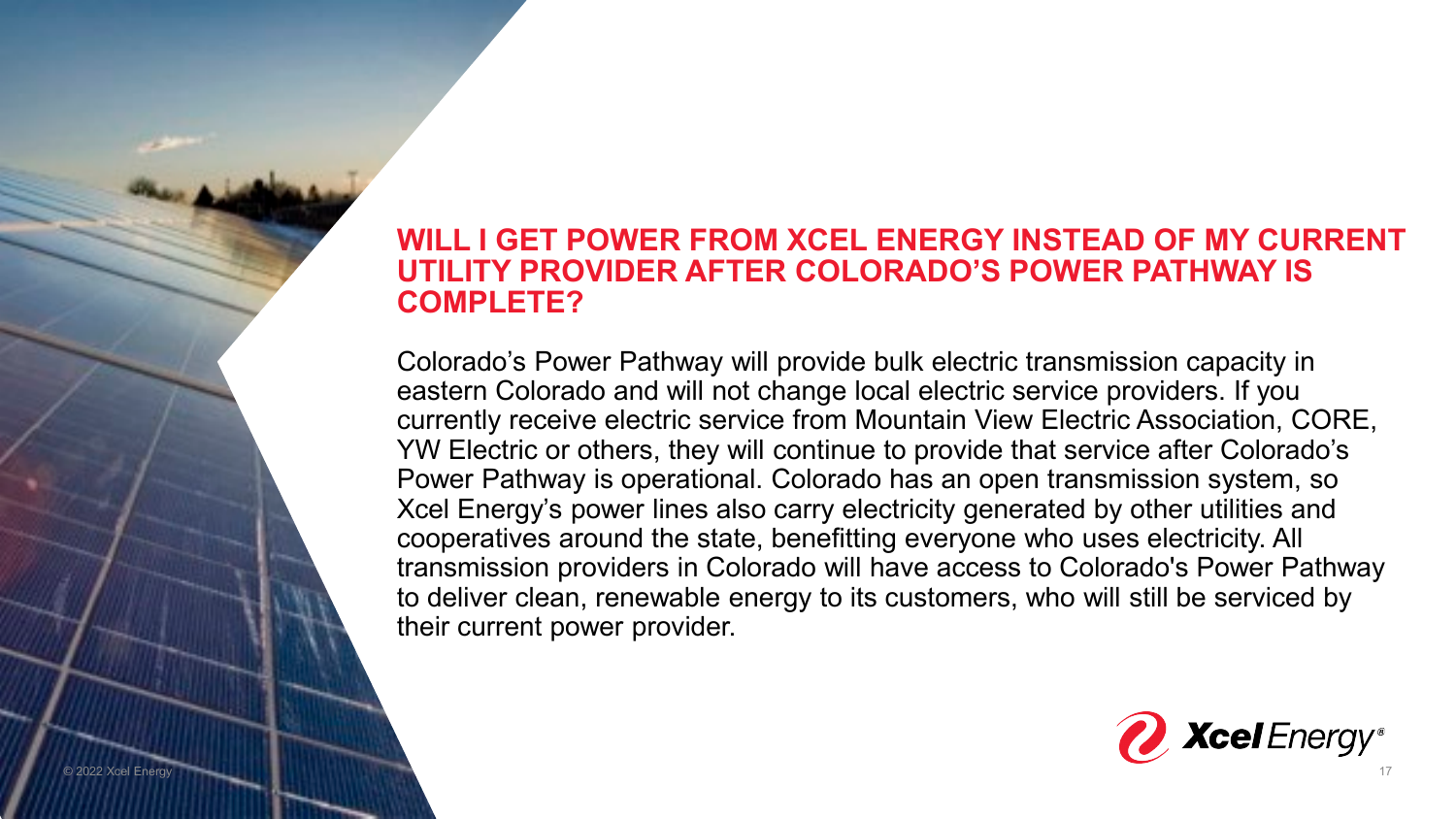#### **HOW WILL XCEL ENERGY REDUCE TRANSMISSION LINE IMPACTS TO HAWKS, EAGLES, OSPREY AND OTHER AVIAN SPECIES?**

Xcel Energy uses several strategies to protect birds from being injured or killed from contact with power lines or electrical equipment. The strategies include:

- Preventive conducting risk assessments and installing avian- safe standards where possible. When appropriate, Avian Protection Plans are developed, and equipment will be installed to divert birds away from power lines.
- Reactive documenting mortalities, notifying resource agencies and applying remedial measures where appropriate
- Proactive educating employees and being involved in organizations that conduct avian interaction research

Because transmission line structures and equipment can be attractive to birds for building nests, Xcel Energy also uses nest management programs include installing nest boxes or platforms in safe areas on or near structures, where warranted. Additionally, utility personnel are educated on nest reporting, nest removal and platform construction.

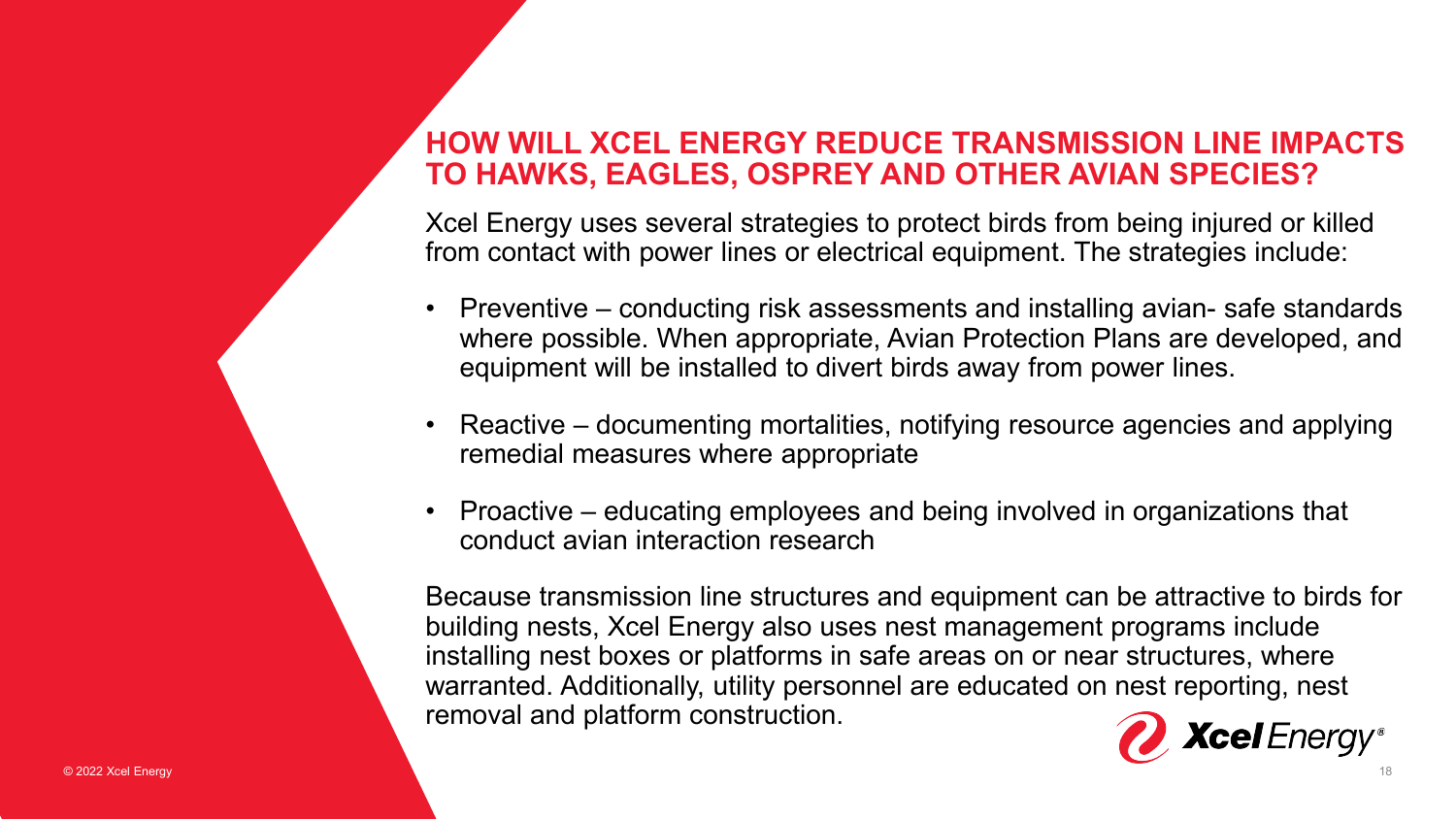### **DO COLORADO UTILITIES BUY POWER FROM, AND SELL POWER TO, EACH OTHER?**

Most, if not all, electric utilities in North America, not just in Colorado, buy and sell power to/from each other to minimize the cost of electricity provided to their customers. These so-called Economic Power Transactions use transmission lines to move electricity into and out of Colorado, as well as for moving electricity around the state to deliver power to homes, businesses and other consumers. Such electricity commerce is feasible because Colorado (like the rest of North America) has an open transmission system and an interconnected grid.



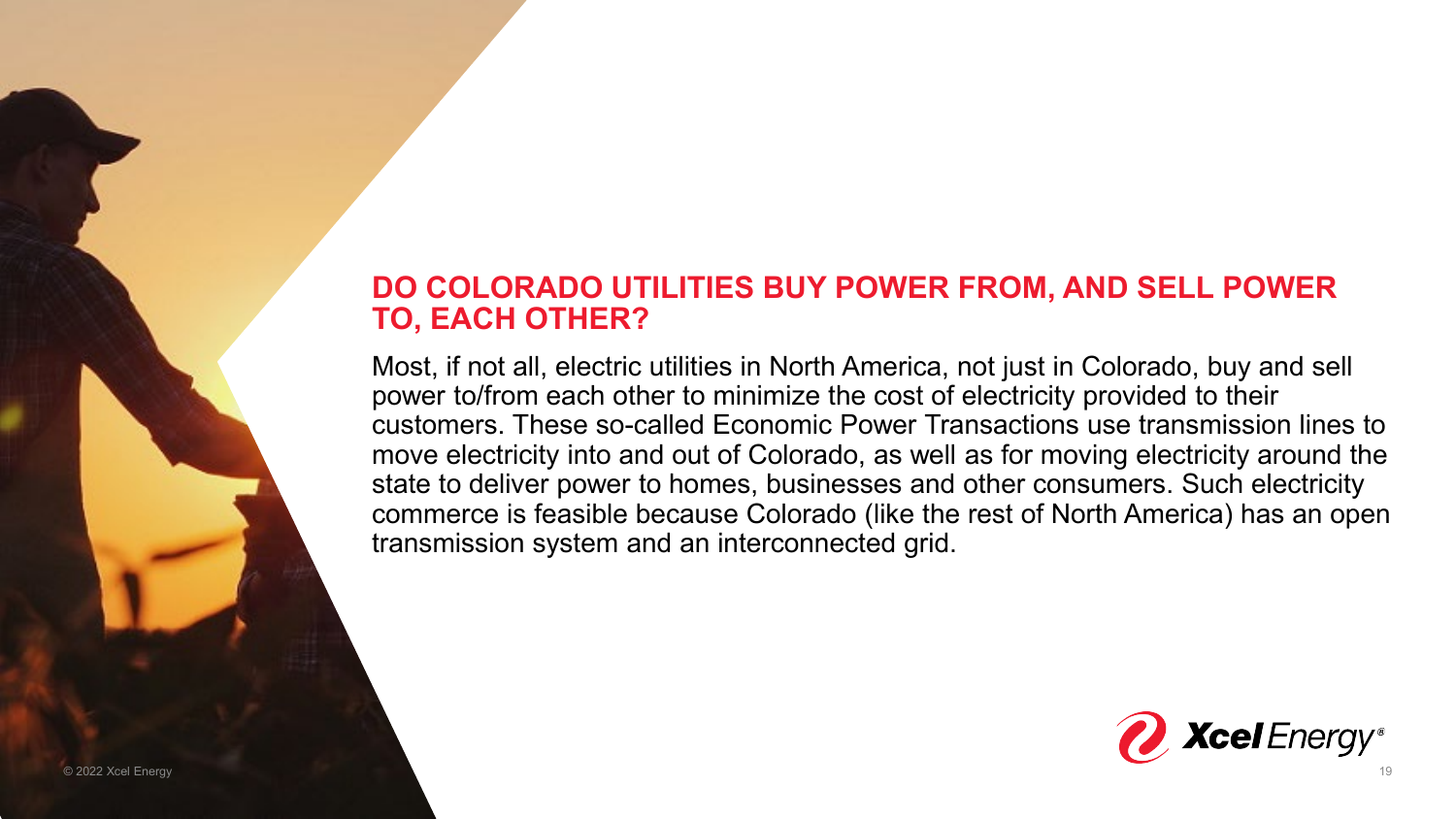### **WHAT IS XCEL ENERGY DOING TO HELP PREVENT WILDFIRES?**

Safety is a core value at Xcel Energy, and we recognize that wildfires can pose a threat to our customers, communities, and state as a whole—and we proactively take steps to minimize ignition risks associated with operating our system. Our comprehensive and robust Wildfire Mitigation Program is designed to protect lives, homes and property from the threat of wildfire and includes:

- Accelerating inspections in identified Wildfire Risk Zones to further identify and address potential safety concerns.
- Replacing equipment and poles that pose an increased risk and exploring the use of new technologies.
- Analyzing the strength and ability of transmission and distribution structures to withstand higher than normal windspeeds.
- Conducting enhanced vegetation management in the areas around structures, corridors and equipment.
- Improving protocols and fire-safe work practices.
- Working directly with communities, first responders and other stakeholders to inform, educate, gather and incorporate feedback for our programs.

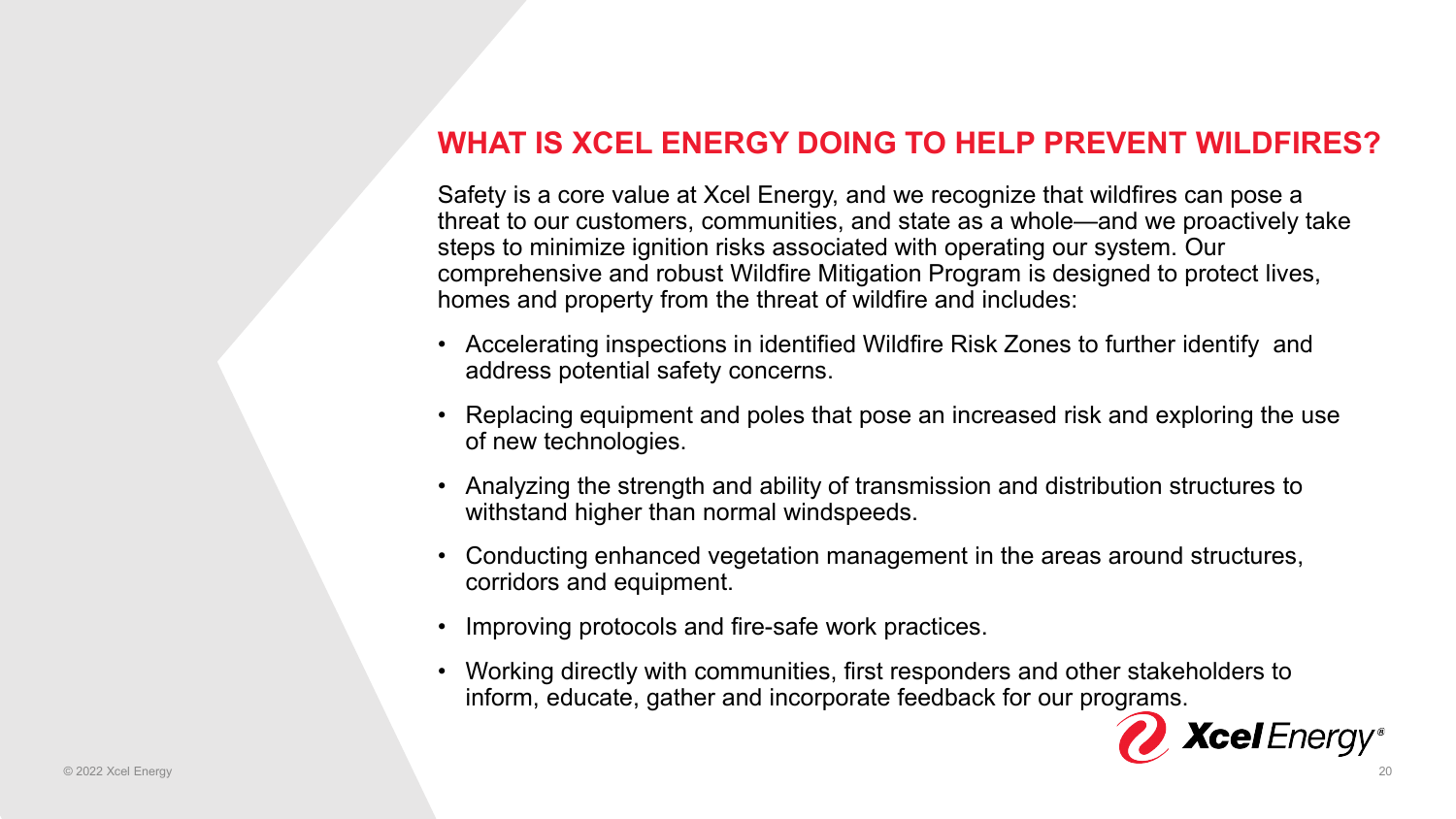# **COLORADO'S POWER PATHWAY BY THE NUMBERS**





required by 2030 per Colorado House Bill 19-1261

2016 Last major addition or upgrade to backbone transmission in eastern Colorado

The energy capacity provided by Colorado's Power Pathway is the equivalent of powering

# 2,500,000

Colorado homes annually



151,000+ Postcards mailed

3,000+ Newsletters emailed

700,000+ Facebook public meeting ad views

> Meetings with agencies, cities and counties

51,000+  $\bullet$ Website pageviews

> 14,000 Unique website visitors ColoradosPowerPathway.com

| Public meetings*                                                                                      |                                      |                               |
|-------------------------------------------------------------------------------------------------------|--------------------------------------|-------------------------------|
| Upcoming<br>open houses                                                                               | 30<br>Open houses<br>previously held | Virtual<br>town halls         |
| 545<br>General project<br>questions and<br>comments received<br>139<br>2,<br>Public meeting attendees |                                      | 1,205<br>Public<br>commentors |





 $30+$ 

Resources evaluated to identify transmission line routes and substation sites

2,000

Miles of transmission route options shared with the public to solicit feedback